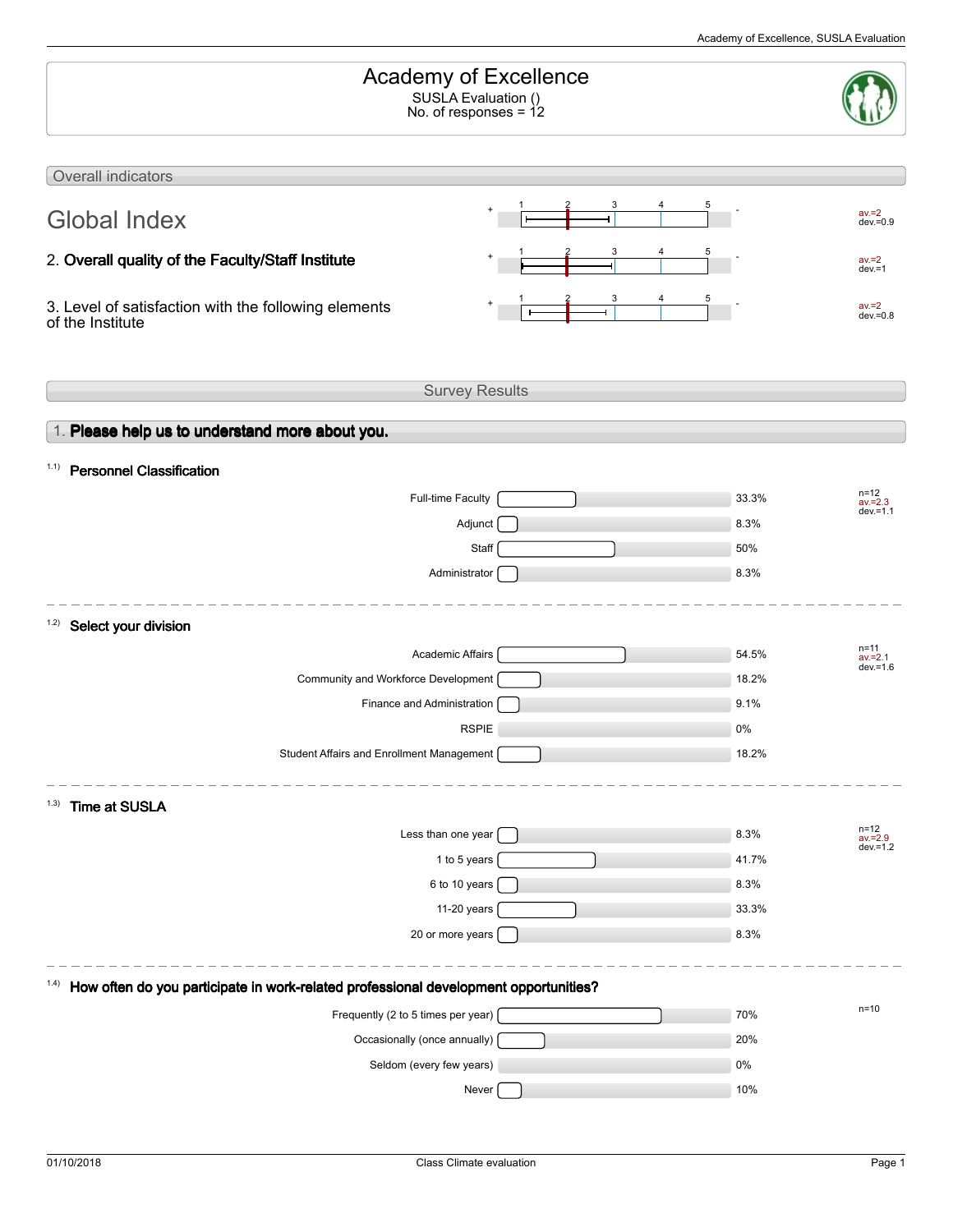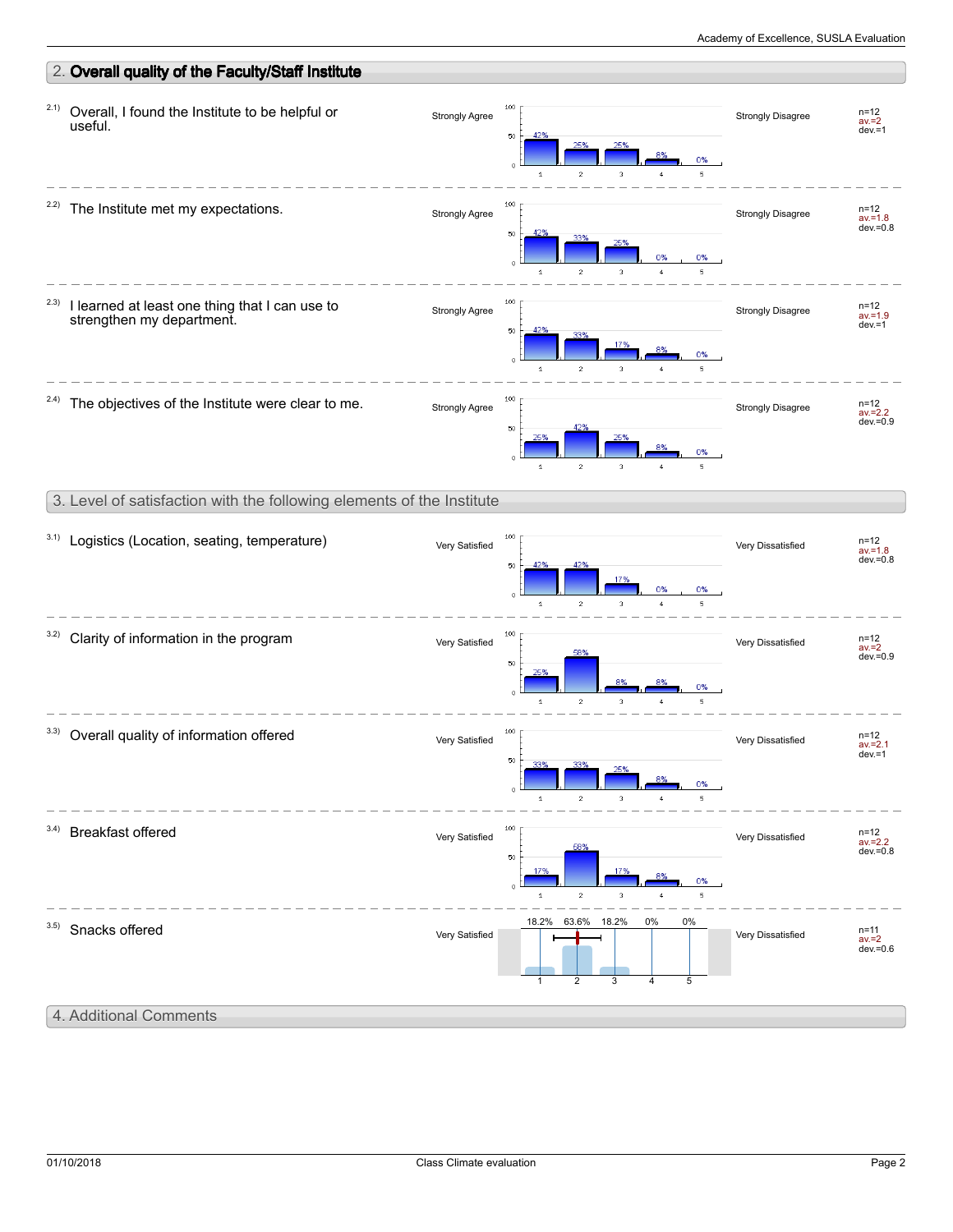|   |     |      | າ   | 3  |     |      |
|---|-----|------|-----|----|-----|------|
| x |     |      |     |    |     |      |
|   |     | 80%  | 0%  | 0% | 20% | 100% |
| 2 | 50% |      | 50% | 0% | 0%  | 100% |
| 3 |     | 50%  | 50% | 0% | 0%  | 100% |
|   |     | 100% | 0%  | 0% | 0%  | 100% |
| 5 | 0%  |      | 0%  | 0% | 0%  | 0%   |
|   | 70% |      | 20% | 0% | 10% | 100% |

- 1: Strongly Agree
- 2: Agree
- 3: Neutral 4: Disagree
- 5: Strongly Disagree



## x: Overall, I found the Institute to be helpful or useful. y: **How often do you participate in work-related professional development opportunities?**

1: Frequently (2 to 5 times per year)

- 2: Occasionally (once annually)
- 3: Seldom (every few years)

4: Never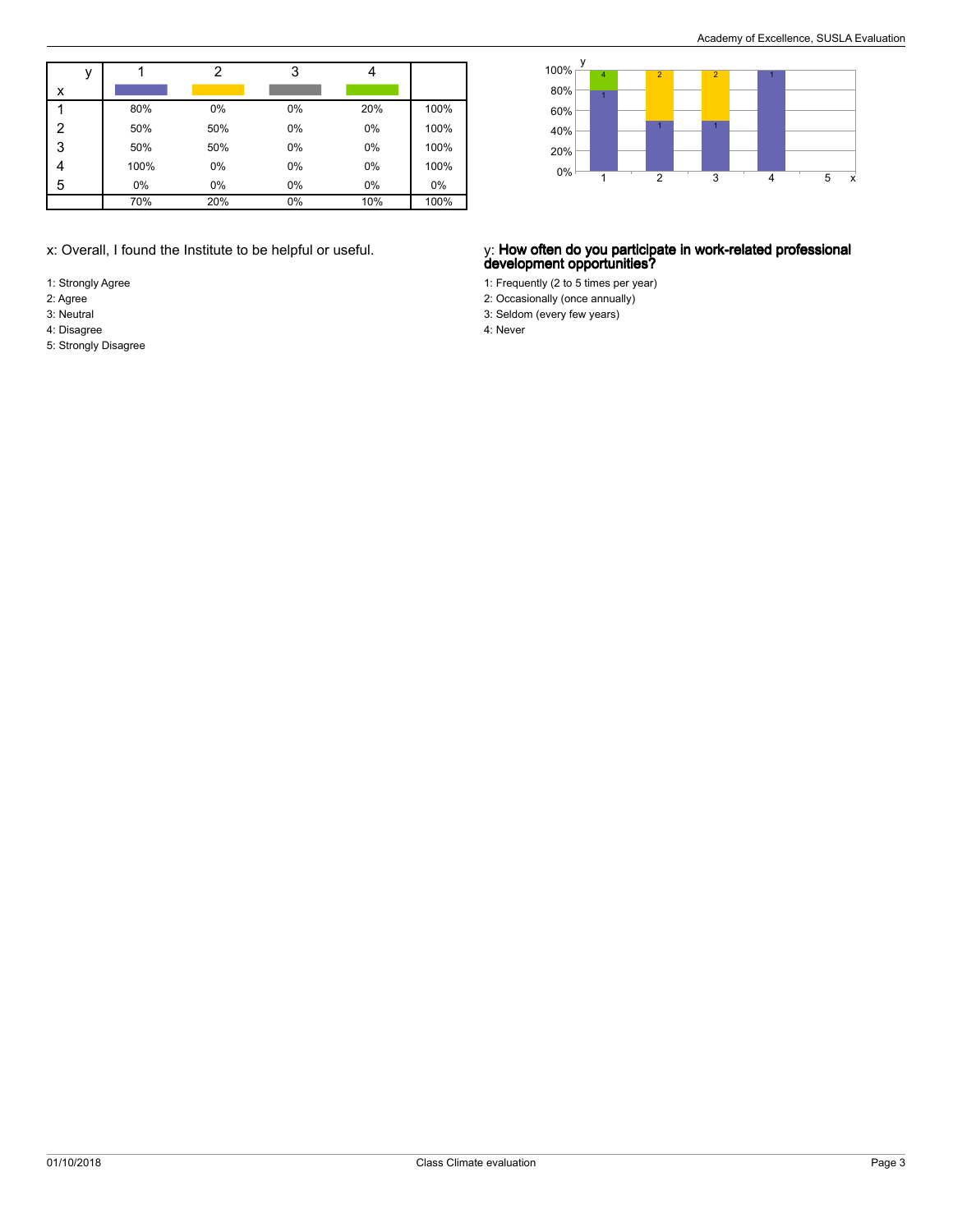# Profile

Name of the course: (Name of the survey)

Subunit: RSPIE - Academy of Excellence Name of the instructor: Academy of Excellence SUSLA Evaluation

Values used in the profile line: Mean

# 2. **Overall quality of the Faculty/Staff Institute**

|       | 2.1) Overall, I found the Institute to be helpful or<br>useful.             | <b>Strongly Agree</b> |  |  | Strongly<br>Disagree        | $n = 12$ | $av = 2.0$ md= $2.0$ dev $= 1.0$ |
|-------|-----------------------------------------------------------------------------|-----------------------|--|--|-----------------------------|----------|----------------------------------|
| 2.2)  | The Institute met my expectations.                                          | <b>Strongly Agree</b> |  |  | Strongly<br>Disagree        | $n = 12$ | $av = 1.8$ md=2.0 dev.=0.8       |
| (2.3) | I learned at least one thing that I can use to<br>strengthen my department. | <b>Strongly Agree</b> |  |  | Strongly<br><b>Disagree</b> | $n = 12$ | $av.=1.9$ md=2.0 dev.=1.0        |
| 2.4)  | The objectives of the Institute were clear to me.                           | <b>Strongly Agree</b> |  |  | Strongly<br>Disagree        | $n = 12$ | $av = 2.2$ md= $2.0$ dev $= 0.9$ |

# 3. Level of satisfaction with the following elements of the Institute

| 3.1) | Logistics (Location, seating, temperature) | Very Satisfied |  |  | Very<br><b>Dissatisfied</b> | $n = 12$ | $av = 1.8$ md=2.0 dev.=0.8       |
|------|--------------------------------------------|----------------|--|--|-----------------------------|----------|----------------------------------|
| 3.2) | Clarity of information in the program      | Very Satisfied |  |  | Very<br><b>Dissatisfied</b> | $n = 12$ | $av = 2.0$ md= $2.0$ dev $= 0.9$ |
| 3.3) | Overall quality of information offered     | Very Satisfied |  |  | Very<br>Dissatisfied        | $n = 12$ | $av.=2.1$ md=2.0 dev.=1.0        |
| 3.4) | Breakfast offered                          | Very Satisfied |  |  | Very<br>Dissatisfied        | $n = 12$ | $av.=2.2$ md=2.0 dev.=0.8        |
| 3.5) | Snacks offered                             | Very Satisfied |  |  | Very<br><b>Dissatisfied</b> | $n = 11$ | $av = 2.0$ md= $2.0$ dev $= 0.6$ |